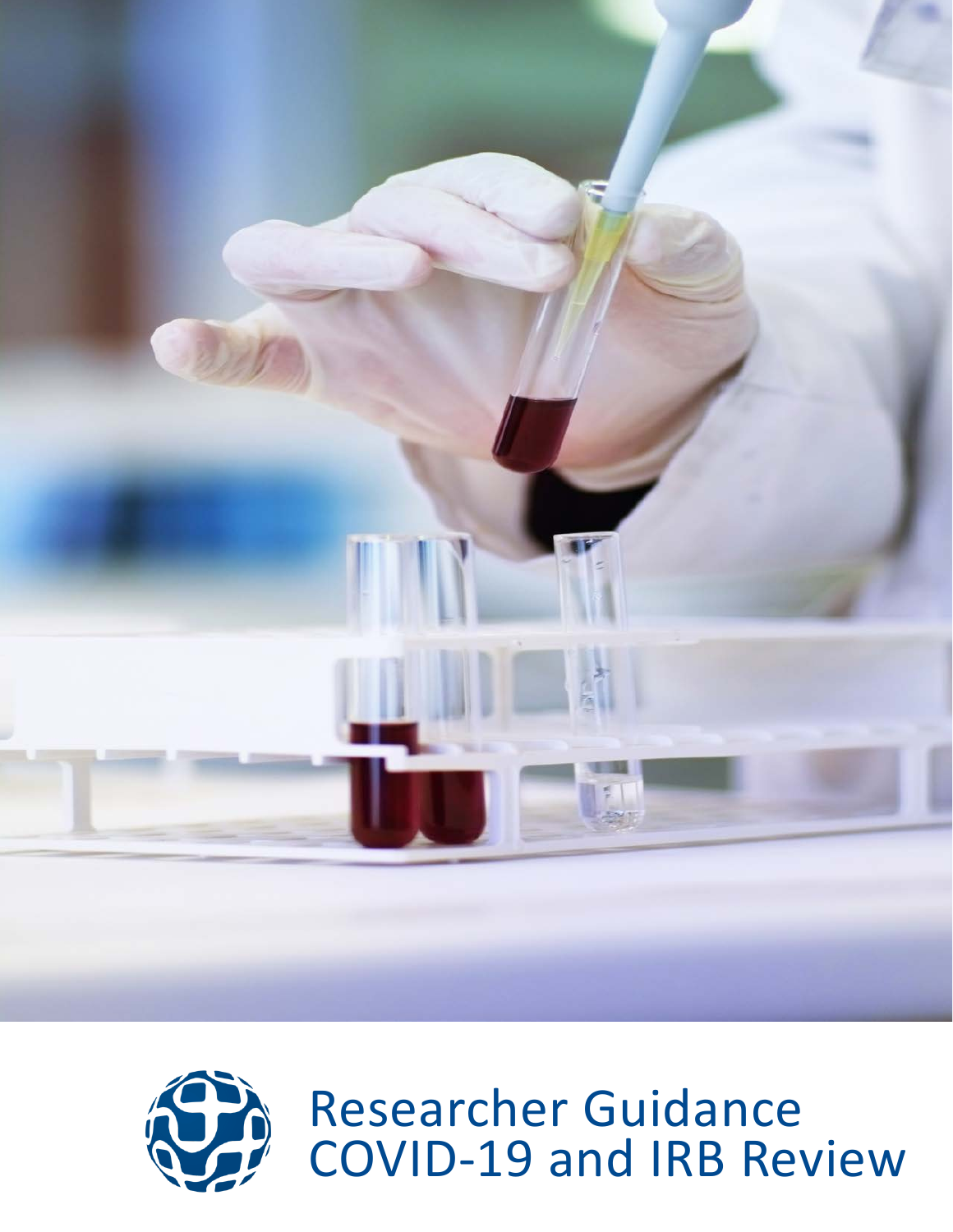

## **Introduction**

**In this unusual circumstance of pandemic illness, it may be necessary to urgently modify research study procedures. New protocols may also need prioritized IRB review.**

#### **Addressed in this Guidance:**

- When and how must the Emory IRB be notified of changes to approved research?
- When may prior Emory IRB approval *not* be needed?
- How quickly can the IRB review new COVID-19 protocols?
- Will Emory IRB's review capacity be impacted due to Emory's closures?
- What are my Informed Consent options, electronic and other?
- What if we experience a decrease in the workforce and our approved study team cannot cover study visits?
- What if I need to request an expanded access use for patient treatment?
- Links to additional resources

## **Changes to Ongoing Studies**

- $\triangleright$  Changes in IRB-approved research must be submitted to the IRB. Normally, changes may **not** be implemented before IRB review and approval.
- An **exception** is when changes are necessary to **eliminate apparent immediate hazards** to the subject, or the research staff.
	- Complying with [Emory's latest policies](http://www.or.emory.edu/COVID/index.html) halting non-essential research and avoiding in-person contact aligns with this exception.

Eliminating immediate hazards may include:

- actions to reduce potential exposure to COVID-19, or
- to continue to provide medically necessary study care (including study drug) to participants who have been placed in isolation or quarantine, or
- measures to eliminate immediate hazards to research or clinical staff
- When such urgent changes are necessary: *Most* (not all) must be reported to the IRB as **with a "Reportable New Submission" (RNI)**
	- At Emory, this must be done within **10 business days**. Sponsor and FDA notification may also be required.
	- See *specific examples* in the table below and a note about external IRBs.

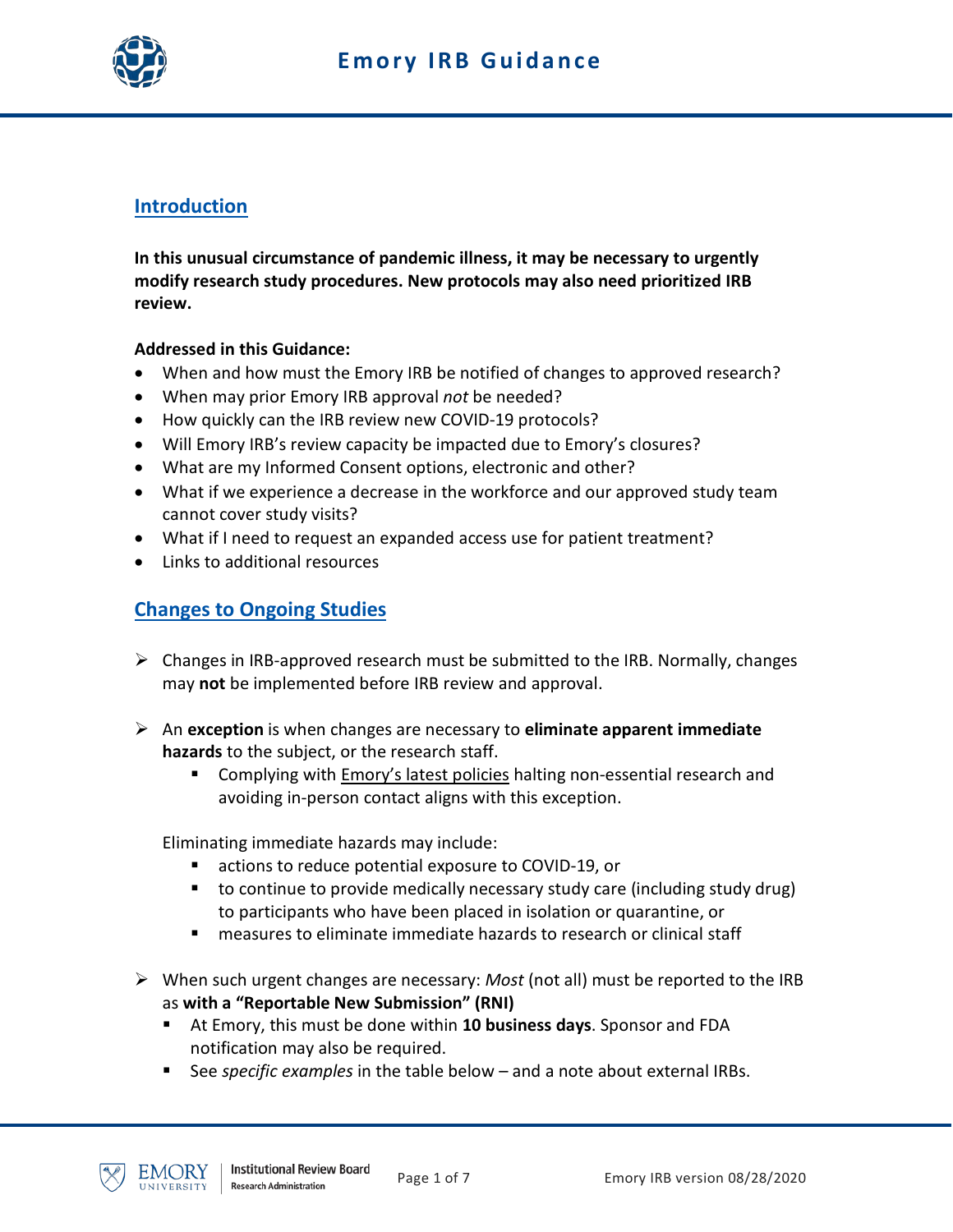# **Emory IRB Guidance**



- Consent forms: A revised consent form is not required for urgent changes unless the change fundamentally alters what the participants consented to. You can inform participants via other means.
	- o Consent form process changes should be approved by the IRB (e.g. if adding the option to enroll a subject over the phone or with the use of electronic signature)
- The IRB encourages you to keep *careful tracking of all protocol deviations* related to the pandemic.
- **Modifications** are required whenever: (a) the changes do not meet the above criteria; (b) there is enough time to obtain IRB approval, or (c) the changes are urgent (thus require a protocol deviation), but also need to be **sustained** for multiple visits/subjects.
	- The **Modification** can include: a revised version of the protocol, or simply a *letter, memo or other document* describing temporary changes

**External IRB Review:** Studies under review by an **external IRB** must follow the guidelines of that IRB. See the bottom of this webpage for links to major IRB websites. The reviewing IRB's guidelines may differ.

Contact the analyst or customer service for your IRB of record, and/or see the following webpages for these IRB's:

- NCI CIRB: <https://www.ncicirb.org/announcements/covid-19-and-cirb>
- Western IRB (WIRB): [https://www.wcgclinical.com/changes-to-research](https://www.wcgclinical.com/changes-to-research-made-in-response-to-covid-19/)[made-in-response-to-covid-19/](https://www.wcgclinical.com/changes-to-research-made-in-response-to-covid-19/)
- Advarra: [https://www.advarra.com/about-advarra/news/impact-of](https://www.advarra.com/about-advarra/news/impact-of-coronavirus-outbreak-on-protocols-under-advarra-irb-review/)[coronavirus-outbreak-on-protocols-under-advarra-irb-review/](https://www.advarra.com/about-advarra/news/impact-of-coronavirus-outbreak-on-protocols-under-advarra-irb-review/)

**Specific examples with IRB requirements** (dependent on whether changes must occur before and/or after IRB approval)**:**

| Adding COVID-19 screening before in-     | No IRB submission needed if data not used for research      |
|------------------------------------------|-------------------------------------------------------------|
| person visits                            | purposes                                                    |
| Subject infected by COVID-19, unrelated  | No RNI submission needed. You need to inform your           |
| to study participation                   | sponsor as usual.                                           |
| Using phone or telehealth instead of in- | RNI or MOD not required if using Emory Zoom account         |
| person visits                            | (only telehealth approved software). Study team needs to    |
|                                          | log a comment letting us know they are starting telehealth. |

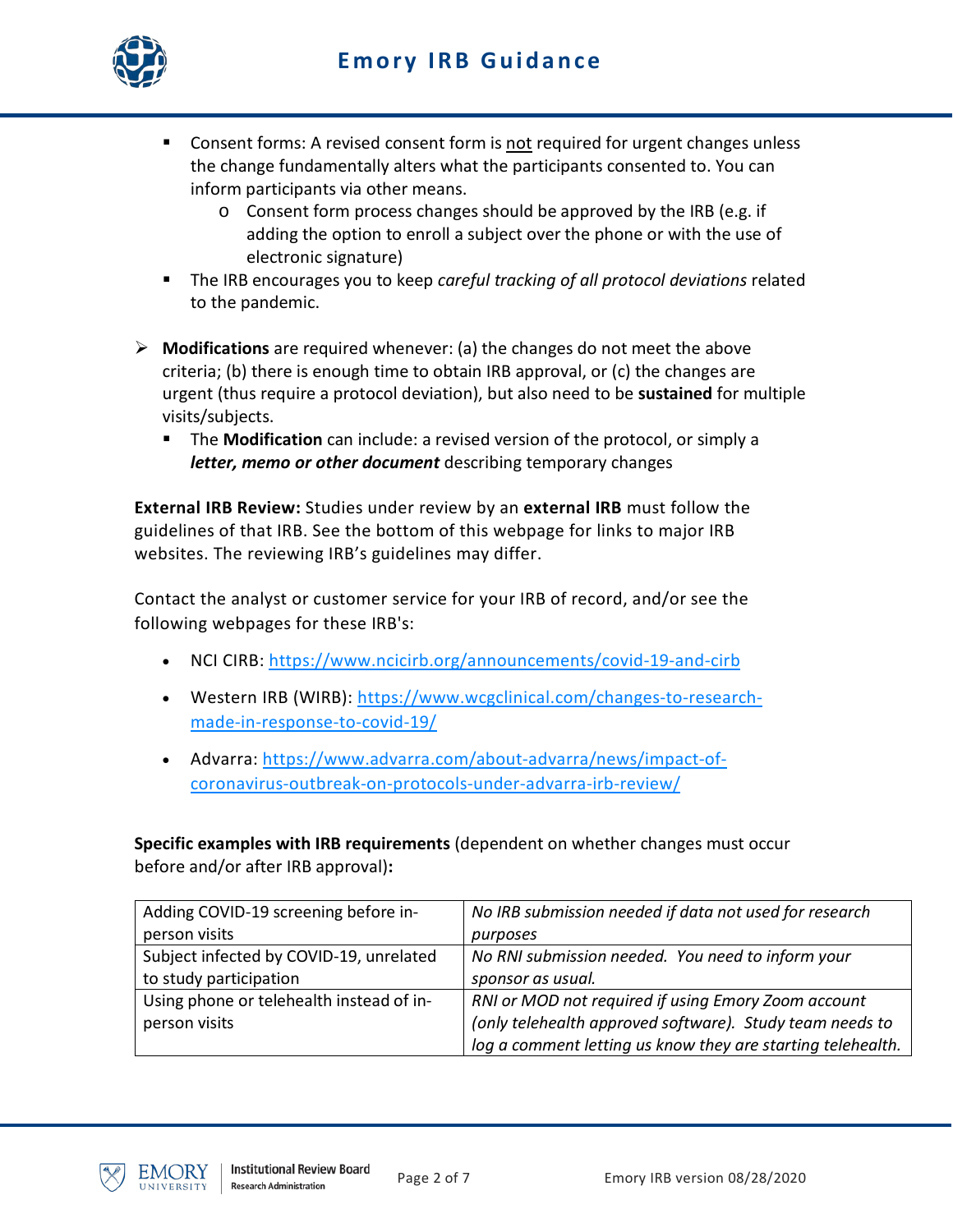

# **Emory IRB Guidance**

| Using home visits or using a telehealth<br>software not approved by LITS.                                                                             | RNI if done prior to IRB review, and/or a Modification if<br>planed for future visits – ensure any software is compliant<br>with Emory policy                                                                                                       |
|-------------------------------------------------------------------------------------------------------------------------------------------------------|-----------------------------------------------------------------------------------------------------------------------------------------------------------------------------------------------------------------------------------------------------|
| Notifying subjects of changes to<br>procedures/visits due to pandemic, via<br>phone or letter (note: if email, must be<br>encrypted)                  | - No IRB submission needed if communication is limited to<br>scheduling information.<br>- Modification if includes instructions for continuing any<br>procedures at home or other sites.                                                            |
| New enrollment via e-Consent or verbal<br>consent                                                                                                     | RNI if used prior to IRB approval. Modification if this will<br>be done going forward. Must use current LITS-approved<br>software. Please, also reference this quidance to know if<br>you need LITS review if using different software.             |
| New enrollment or re-consent via<br>encrypted email, mail or fax, with wet<br>signature method (physically signing<br>document and sending copy back) | No IRB submission needed (unless other procedures also<br>moving to remote). Note: You must conduct the consent<br>discussion via phone or videoconference unless the IRB<br>approves an alternative, and obtain a signed copy for your<br>records. |
| Shipping investigational products directly<br>to research participants                                                                                | RNI if already shipped prior to IRB approval and/or<br>Modification in planning to ship. Consult with IDS for more<br>information about their requirements.                                                                                         |
| Temporarily stopping subject recruitment<br>or placing a temporary hold on all or                                                                     | Holds or closure to new enrollment: do NOT need to be<br>reported via RNI; just log a comment.                                                                                                                                                      |
| certain study procedures.                                                                                                                             | Temporary holds on all or certain study visits/procedures:<br>RNI if already taken place and/or Modification if planning a<br>hold on future visits/procedures                                                                                      |
| Other deviations as deemed appropriate<br>to eliminate immediate hazards to<br>subjects due to exposure to COVID-19                                   | RNI only if deviations increase the risk of harm to<br>participants, or adversely affect the integrity of the data;<br>Modification if changes will be sustained and conflict with<br>the current protocol or IRB smartform.                        |

#### **Ongoing In-Person Visits**

If in-person visits are deemed essential by the Department/Division/School, due to direct benefit to the subject that outweighs the added risk, all possible measures should be taken to maintain as favorable a risk/benefit ratio as possible.

#### **If Virus Screening Becomes Mandatory:**

If COVID-19 **screening** becomes mandatory in your clinical area, then that screening would not be considered part of the research procedures, therefore it does not constitute a change in the IRB-approved protocol. **No Modification is required**. If you wish to incorporate the screening data into your research, however, then you would need to submit a protocol modification.

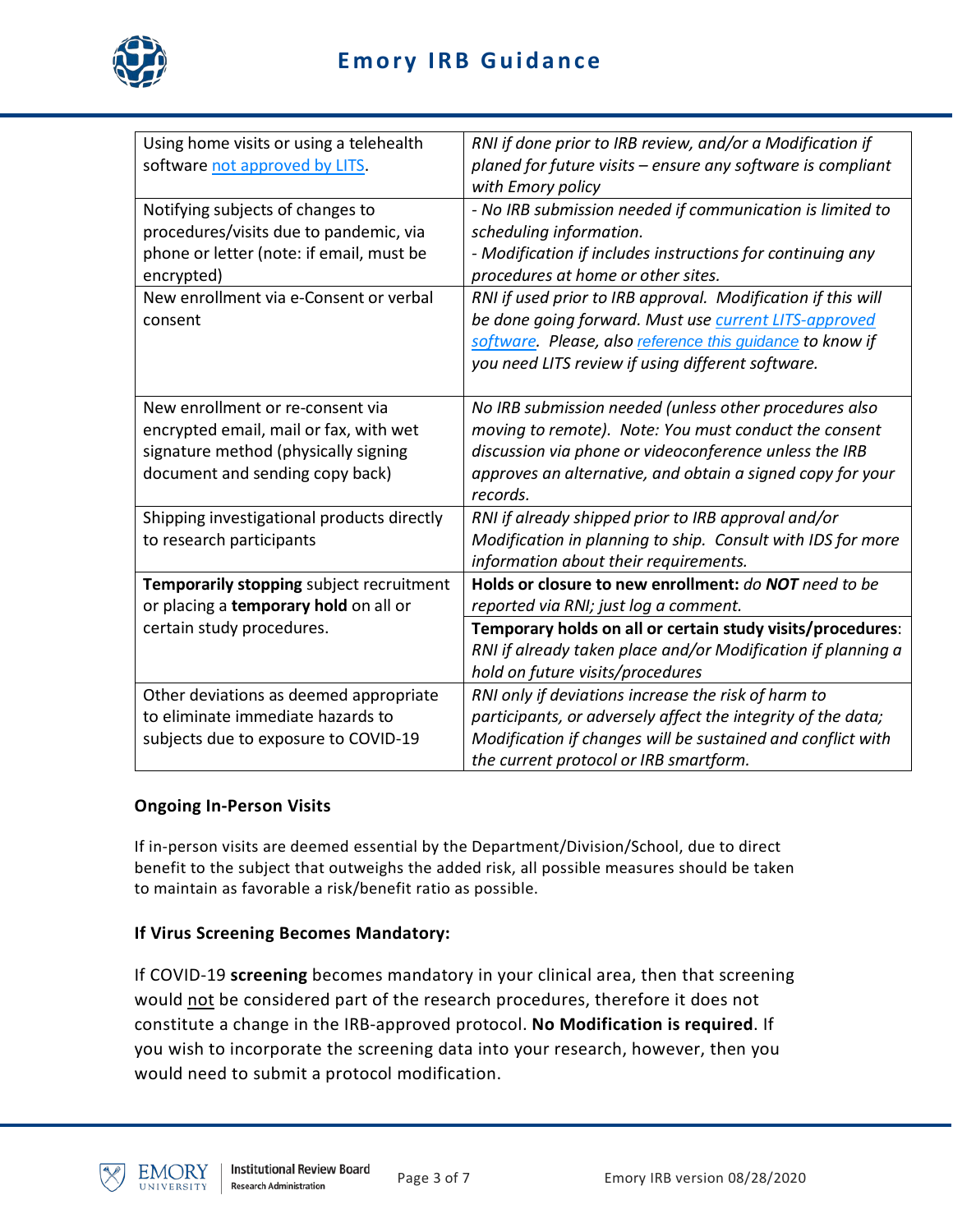

## **Review of New Protocols**

The Emory IRB will seek input from faculty and leadership when prioritizing new COVID-19-related protocols. For top priority studies, as in past health emergencies, we have reviewed and approved new clinical studies within 3 days; minimal risk research can be faster. (*Please use a unique study title, not just "COVID-19 study*.")

The IRB can help with the entire submission process if urgently needed. We also work with central IRB's to execute reliance agreements as quickly as possible. (For studies under external IRB review, our local administrative review should not be the limiting factor.) Please use [our protocol templates](http://irb.emory.edu/forms/Study%20Submission.html#collapse3) to avoid delays!!!

Emory also has a **Rapid Response policy and procedure** that coordinates all relevant ORA units in study startup. The use of this workflow requires high-level approval. To request, please contact [Sherry Coleman](mailto:scole23@emory.edu) and [Robin Ginn.](mailto:rginn@emory.edu)

## **Informed Consent and Study Assessment Documentation**

**Informed Consent**: We have updated our [guidance on electronic informed consent](http://irb.emory.edu/documents/guidance-eICF_use.pdf) to help with study activities' planning during this pandemic. Be sure to note specific requirements for FDA-regulated studies (search for FDA in the document). Only certain eIC platforms are pre-approved by Emory IT, and only one types of DocuSign is compliant with FDA Part 11.

In addition to our guidance, the FDA provides creative options for informed consent during Covid-19 here: [FDA Guidance on Conduct of Clinical Trials of](https://www.fda.gov/media/136238/download)  [Medical Products during COVID-19 Public Health Emergency.](https://www.fda.gov/media/136238/download) See the Appendix Q&A, Q10-12.

**Reconsent**: Electronic signature, fax, or mail is preferred. If not possible within required timeframe, may do via phone, and send document via encrypted email. Obtain signature at next in-person visit and must submit RNI and/or MOD.

**Real-time assessment of test and safety reports:** The PI or delegated person should still aim to review these documents as promptly as before, especially in these areas:

- Product-related/newly emerging safety issues
- Product problems associated with adverse events

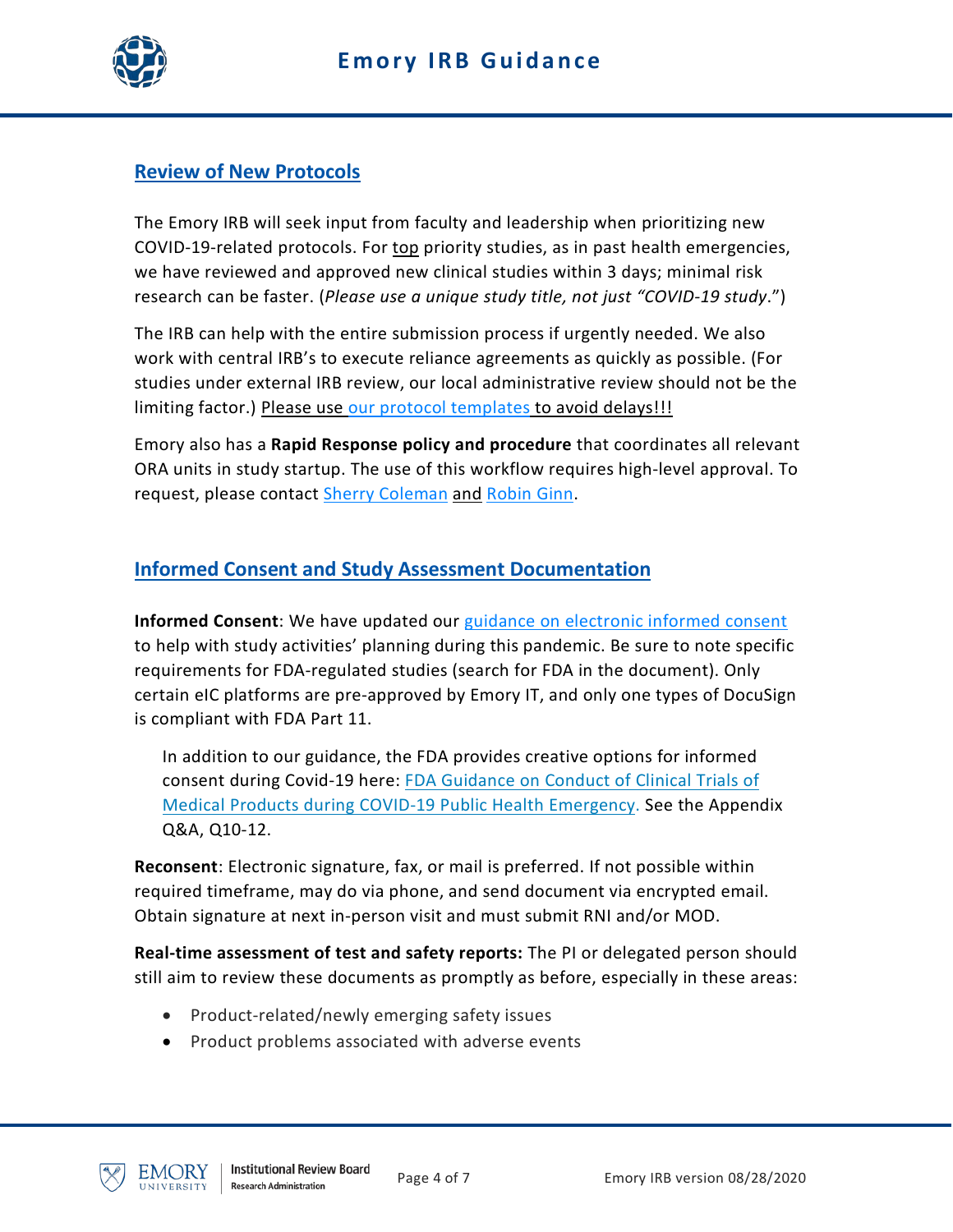

**Remote routing of study documents for review and signature:** Remember that you are always expected to conduct a consent discussion with subjects, unless the IRB approves an alternative.

- Email: If documents contain PHI, can use normal Emory email. Otherwise, **encrypt** and keep replies in same email thread to maintain encryption
- Fax: another preferred method
- Signatures
	- o Must be [Part 11 compliant](https://www.fda.gov/media/75414/download) for FDA-regulated studies
	- o Scanning wet signatures: Acceptable. Also can send photo of signed document. Must be possible to tell that all pages are part of same document/patient record.
	- o eSignature options: currently Emory IT has approved [RedCap](https://it.emory.edu/catalog/data-and-reporting/redcap.html) and DocuSign as options. Only DocuSign is currently Part 11 compliant (see FAQ's at end of the this [article\)](https://emory.service-now.com/sp?id=kb_article&sysparm_article=KB06501&sys_kb_id=ada034c91b0cdc54239addbcdd4bcbbb). In general, we recommend using an electronic signature with a date stamp and an keep the email thread (encrypted if non-Emory addresses)

### **Reduction in Workforce to Cover Trial Visits/Procedures**

If there is large-scale reduction in on-site workforce, you may not have an IRBapproved, 1572-delegated team member to help with **essential** study visits and realtime AE assessments. Per [FDA guidance,](https://www.fda.gov/media/78830/download) qualified clinicians may cover per the following guidelines without being added to the 1572:

- If possible, the clinician should be CITI and GCP certified.
- Log a comment in eIRB study record before or immediately after this visit takes place to inform IRB
- If expected to cover multiple times, add person to the study via a MOD
- Document the coverage in the study records, along with a list of all possible ancillary clinicians
- Clinician should consult afterward with the PI or a Co-I

*Reminder*: This is for essential clinical study visits

### **Emergency Use Situations**

If you are faced with the need of treating a patient who is gravely ill due to COVID-19, there may be emergency IND's available to treat patients with investigational drugs. (Off-label use of approved drugs is at the discretion of the clinician and unit, and does not require FDA involvement.)

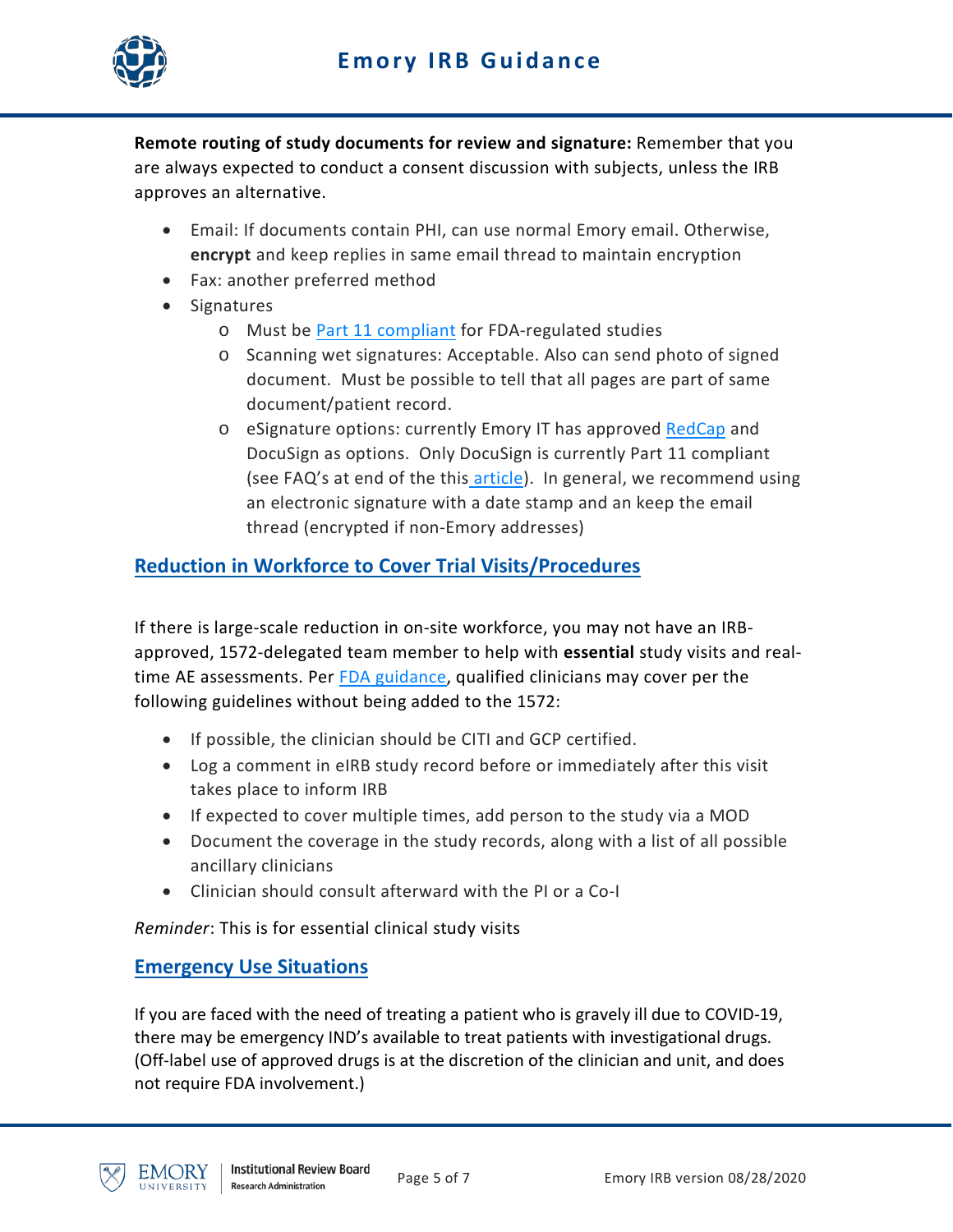

When using the Emergency IND pathway, work with the Sponsor, the FDA, and the IRB: *The Sponsor* will determine if they will release drug for emergency use.

*The IRB* requires:

- Consent form: You are still required to obtain informed consent from these subjects. Use our [consent document for expanded access use](http://irb.emory.edu/documents/Emory_Expanded%20Access%20IND%20or%20IDE_ICFHIPAA_Template.doc) to create your document.
- If this is an emergency, and you do not have time to obtain IRB concurrence, submit a new study submission in eIRB *within five days after treatment* was provided to the patient.
- If you have time to provide the required information for IRB concurrence, submit using a fill out an RNI submission [using this guidance.](http://irb.emory.edu/documents/guidance-expanded-access-concurrence.pdf)

You must also call *the FDA* before the use, to obtain their concurrence:

- Highly time-sensitive requests (<4 hours): obtain verbal authorization from FDA's Office of Emergency Operations (866) 300-4374
- Not highly time-sensitive requests (4-8 hour response time): complete [form 3926](https://www.fda.gov/media/98616/download) and email to [CBER\\_eIND\\_Covid-19@FDA.HHS.gov](mailto:CBER_eIND_Covid-19@FDA.HHS.gov)

#### **Impact of University Closure**

The Emory IRB staff are all capable of working remotely. We are also experienced with holding Committee meetings via teleconference. University closure should not significantly impact our ability to review research, including high-priority studies and modifications.

#### **Additional Questions**

If you have additional questions, please contact our staff leadership at <http://irb.emory.edu/about/staff.html>

### **Links to Guidance and Resources**

- $\triangleright$  [FDA Guidance on Conduct of Clinical Trials of Medical Products during COVID-](https://www.fda.gov/regulatory-information/search-fda-guidance-documents/fda-guidance-conduct-clinical-trials-medical-products-during-covid-19-pandemic)[19 Pandemic](https://www.fda.gov/regulatory-information/search-fda-guidance-documents/fda-guidance-conduct-clinical-trials-medical-products-during-covid-19-pandemic)
- $\triangleright$  Convalescent Plasma [FDA Emergency Use Authorization](https://www.fda.gov/news-events/press-announcements/fda-issues-emergency-use-authorization-convalescent-plasma-potential-promising-covid-19-treatment)
- [FDA Policy for Certain REMS Requirements During the COVID-19 Public Health](https://www.fda.gov/regulatory-information/search-fda-guidance-documents/policy-certain-rems-requirements-during-covid-19-public-health-emergency-guidance-industry-and)  [Emergency Guidance for Industry and Health Care Professionals](https://www.fda.gov/regulatory-information/search-fda-guidance-documents/policy-certain-rems-requirements-during-covid-19-public-health-emergency-guidance-industry-and)
- [Emory Office of Research Administration COVID-19 Guidance Page](http://www.or.emory.edu/COVID/index.html)
- [Emory University COVID-19 Guidance Page](https://www.emory.edu/coronavirus/)